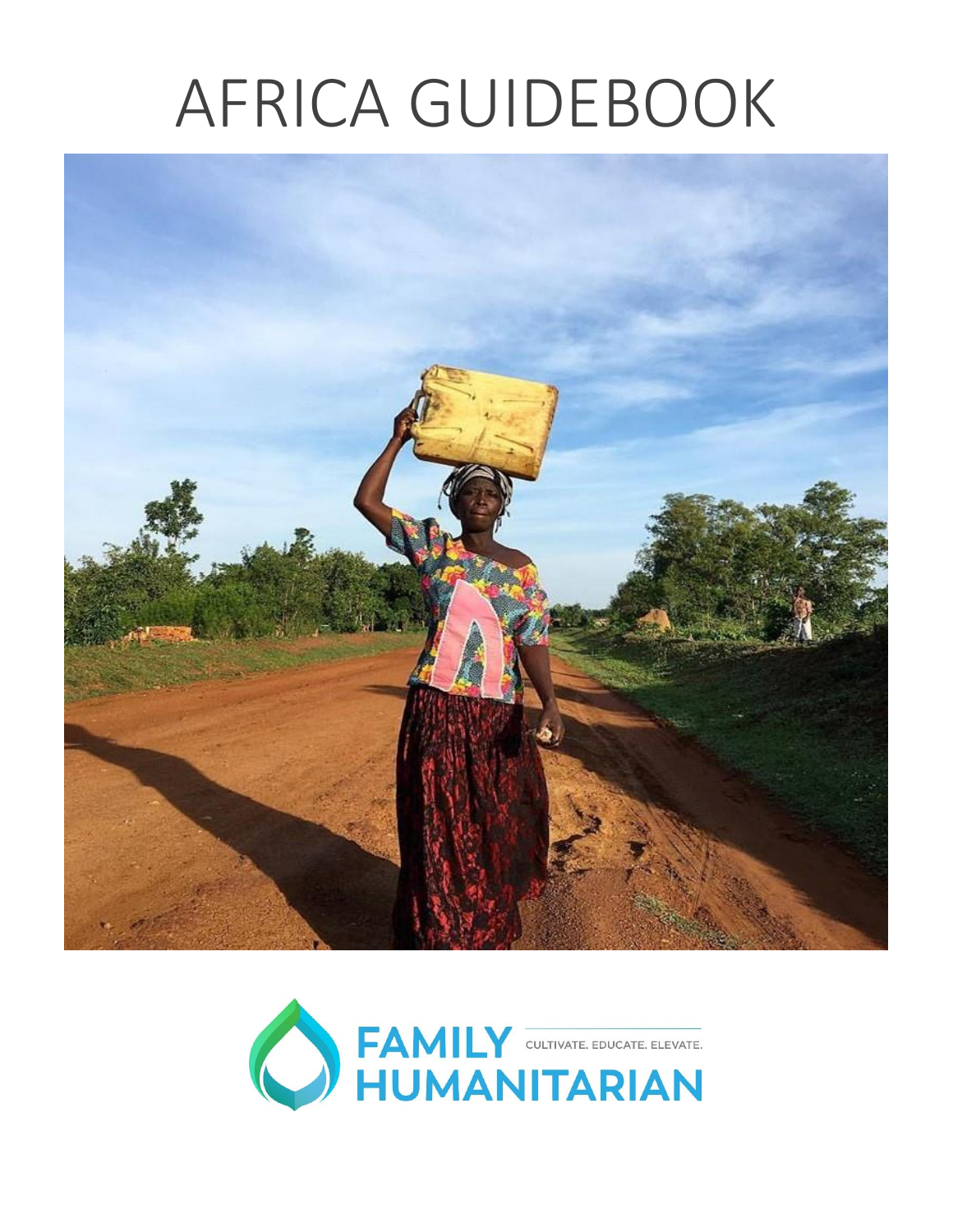## CONGRATULATIONS



We are excited to have you as a participant in our Family Humanitarian expeditions! You will have the unique opportunity to work alongside your family in meaningful service while having once-in-a-lifetime spiritual and cultural experiences and making friendships and memories that last a lifetime. Are you ready to BE THE CHANGE by serving the global community and by enhancing the lives of others as well as your own? These expeditions truly have the ability to change your life forever! This handbook should help you prepare for the amazing, life-changing adventure you are about to take and to offer some valuable guidelines.

#### Family Humanitarian expeditions combine the following for an unforgettable experience:

- 1) Humanitarian Service
- 2) Cultural Experiences
- 3) Relationship Building

When you balance meaningful service with a fun, eye-opening cultural experience and then top it off with deep, lifelong relationships, you have the adventure of a lifetime!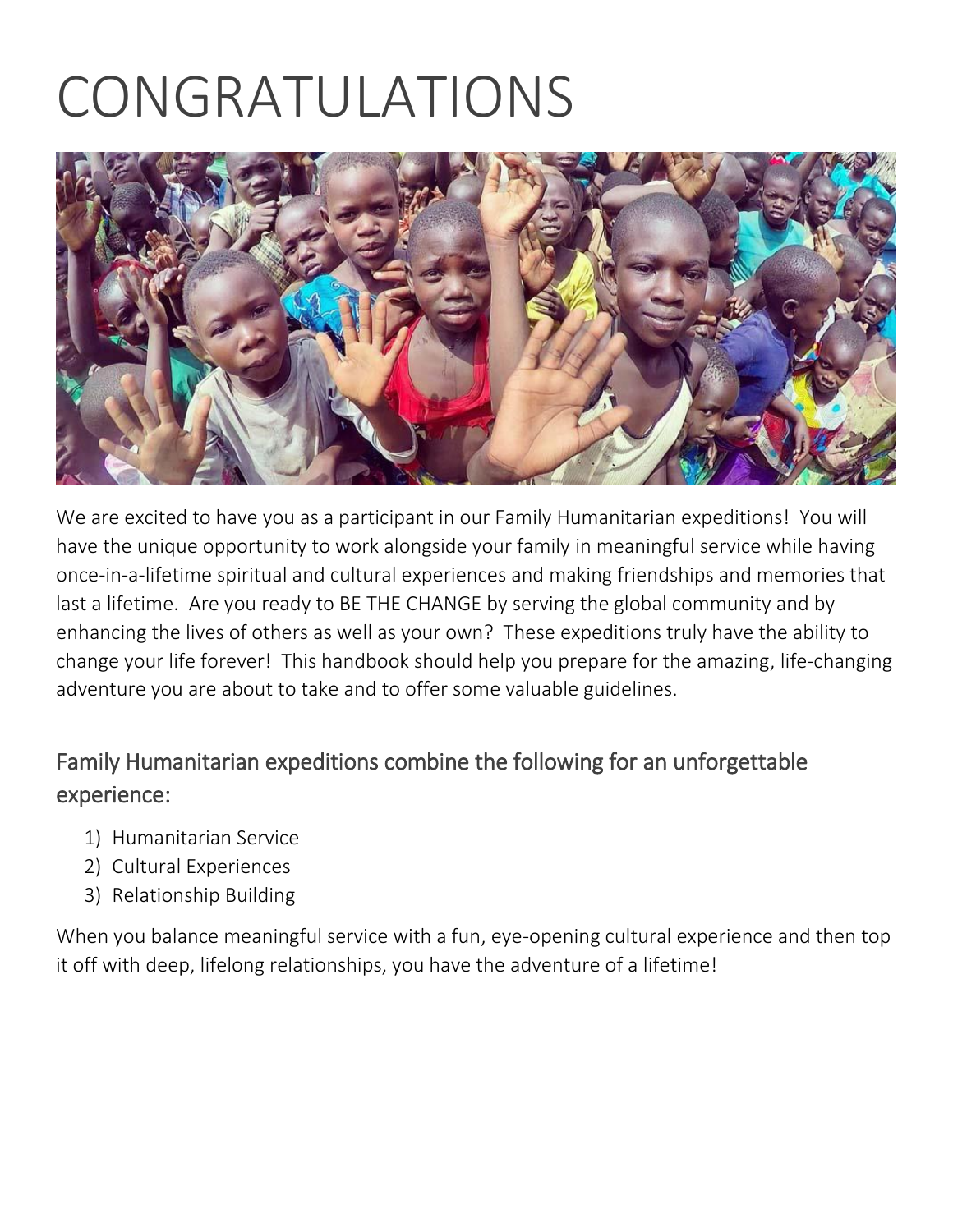## HUMANITARIAN PROJECTS



Our expeditions provide opportunities for meaningful service which is of immense value to others. The problems of the global community are complex, and there is no magic bullet to immediately get rid of poverty. With that said, at Family Humanitarian, we plan our expeditions to include 2-5 hands on projects as well as a number of workshops where training and knowledge transfer take place. These projects have been suggested by local community leaders because of the needs in their area.

#### Projects can include:

- Clean water projects for villages
- Orphanage projects
- Agriculture and garden projects
- School projects (building structures, computer labs, training, etc.)
- Vision clinics
- Community Education

Regardless of the specific project, we will be teaching skills, building confidence, mentoring, aiding in community projects and engaging in manual labor. Service, as you know, changes and alters lives and entire communities for the better. But the best part is that service will also change you!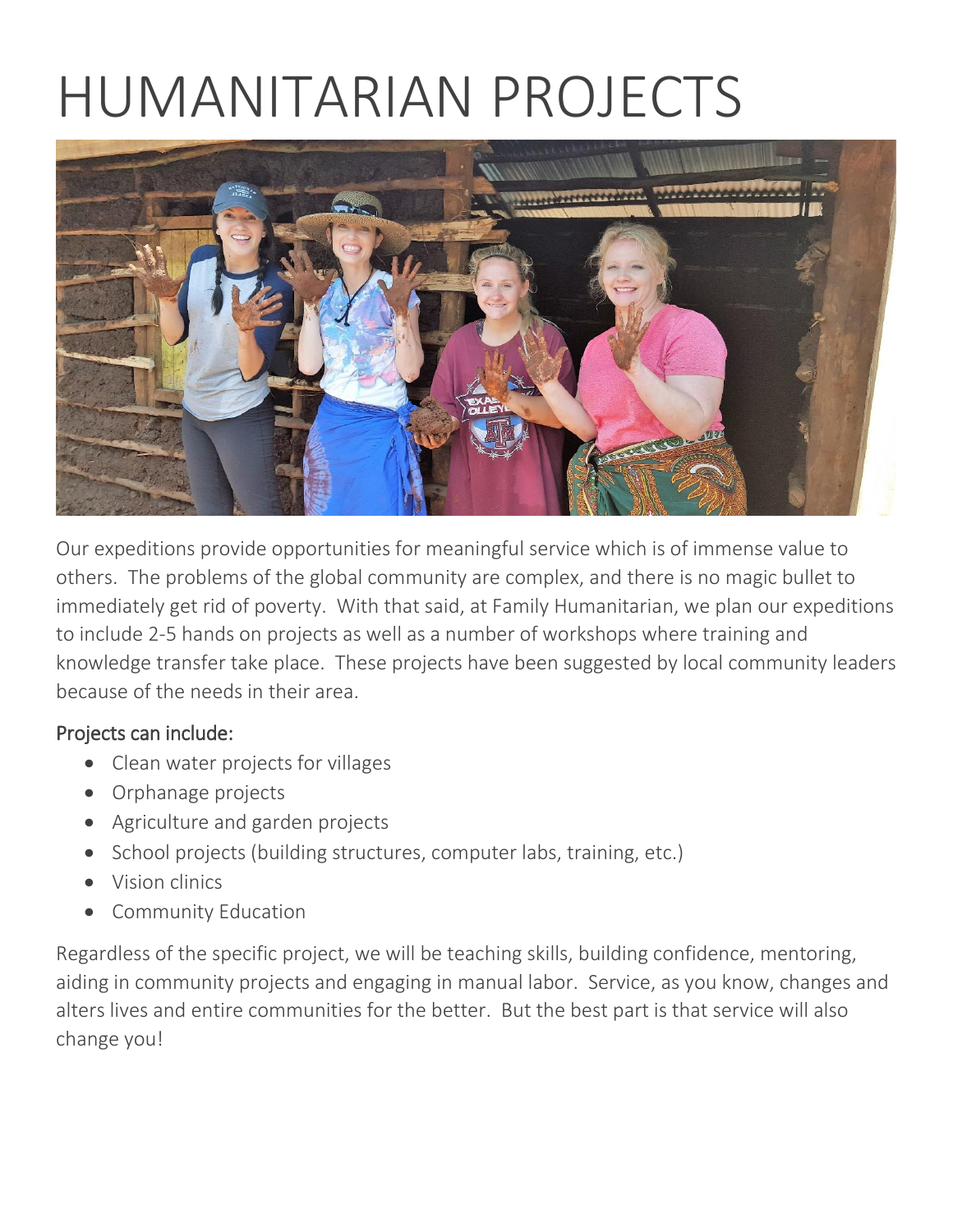## CULTURAL EXPERIENCES



Each expedition includes a cultural experience that is unique to the country. Kenya offers world-class Safari's and opportunities to visit with Masai warriors while Uganda has the headwaters of the Nile for white-water rafting trips, jungles for gorilla tracking adventures, and opportunities for Safari as well. Both countries have unique tribal villages to visit, traditions to learn, singing and dancing to participate in and crafts to purchase.

We will immerse ourselves into the culture for an amazing experience. Our guides are locals that will be with us the entire time. Often we are introduced to their families and taken to their villages. We aren't just "tourists". We are considered "friends of the family". You will never forget the many stories over dinner that you will hear as you learn more about the culture on an intimate and personal level.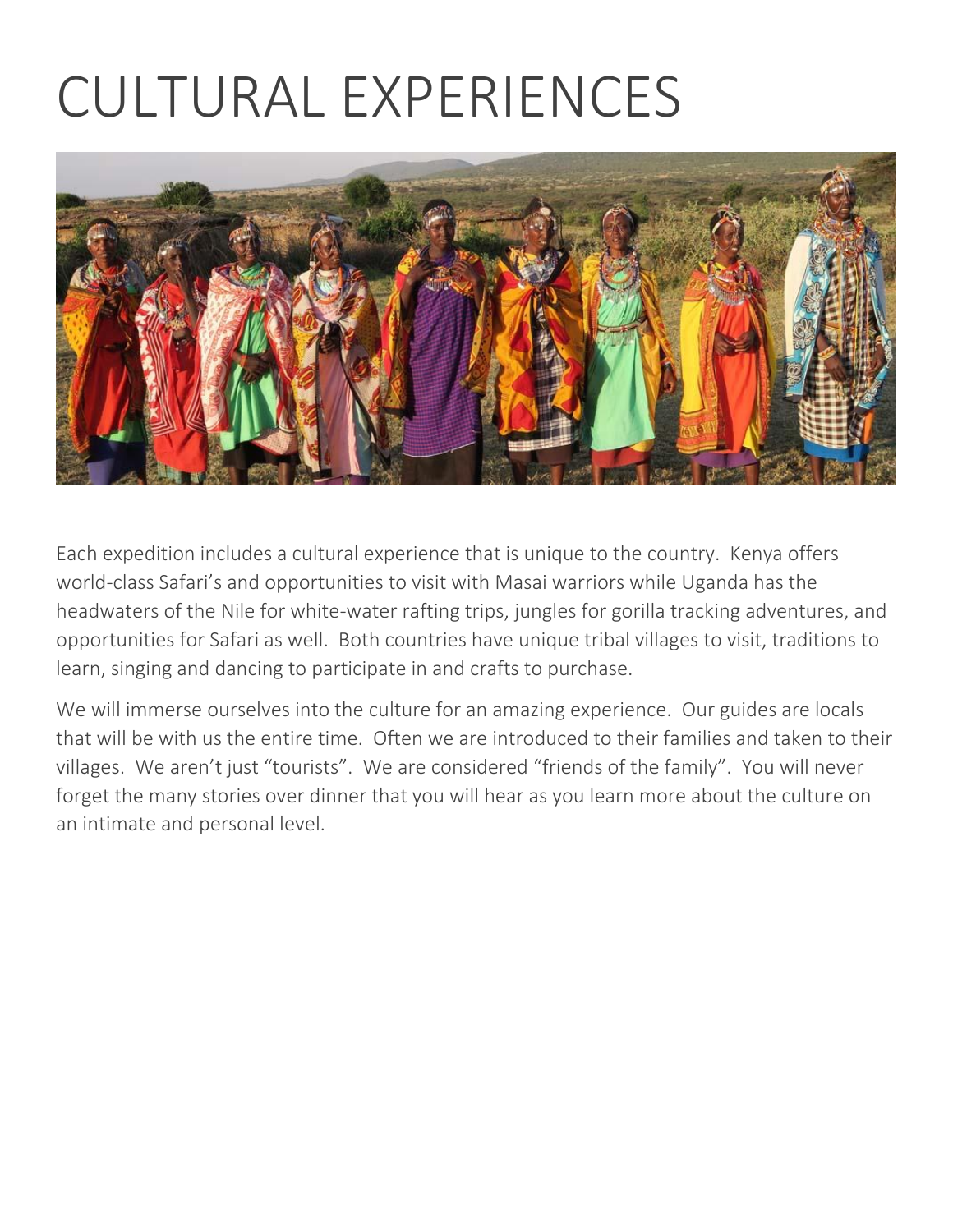### RELATIONSHIPS/SPIRITUAL EXPERIENCES



The work we do as families and as a team is meant to be a celebration of people. Part of the experience is to celebrate the beauty, diversity, and individuality of the African people – collectively and individually. As you listen to their stories, you will come to LOVE them. They each struggle in a different way through their unique hardships and uncertainties. Take the time to SEE THEM! They are each different and uniquely beautiful. Like us, they also experience happiness and sadness as well as ups and downs. We will embrace and love them because just like us, they are God's Children. You will become lifelong friends to many children, families and communities.

Similarly, you will build and strengthen relationships within your family and with your fellow expeditioners. The expedition provides many opportunities to work shoulder to shoulder and to share heart-felt and spiritual experiences. Sometimes the best part of the day is during our evening devotional/sharing time when you have the opportunity to reflect on the day and realize the miracles you have witnessed and the spirit you have felt. It's only natural that your family bonds will strengthen and that the friendships you make on the trip will deepen and forge lifetime connections. The relationships you form and strengthen with family, with fellow expeditioners and with the beautiful people of Africa will be one of the most rewarding parts of the expedition.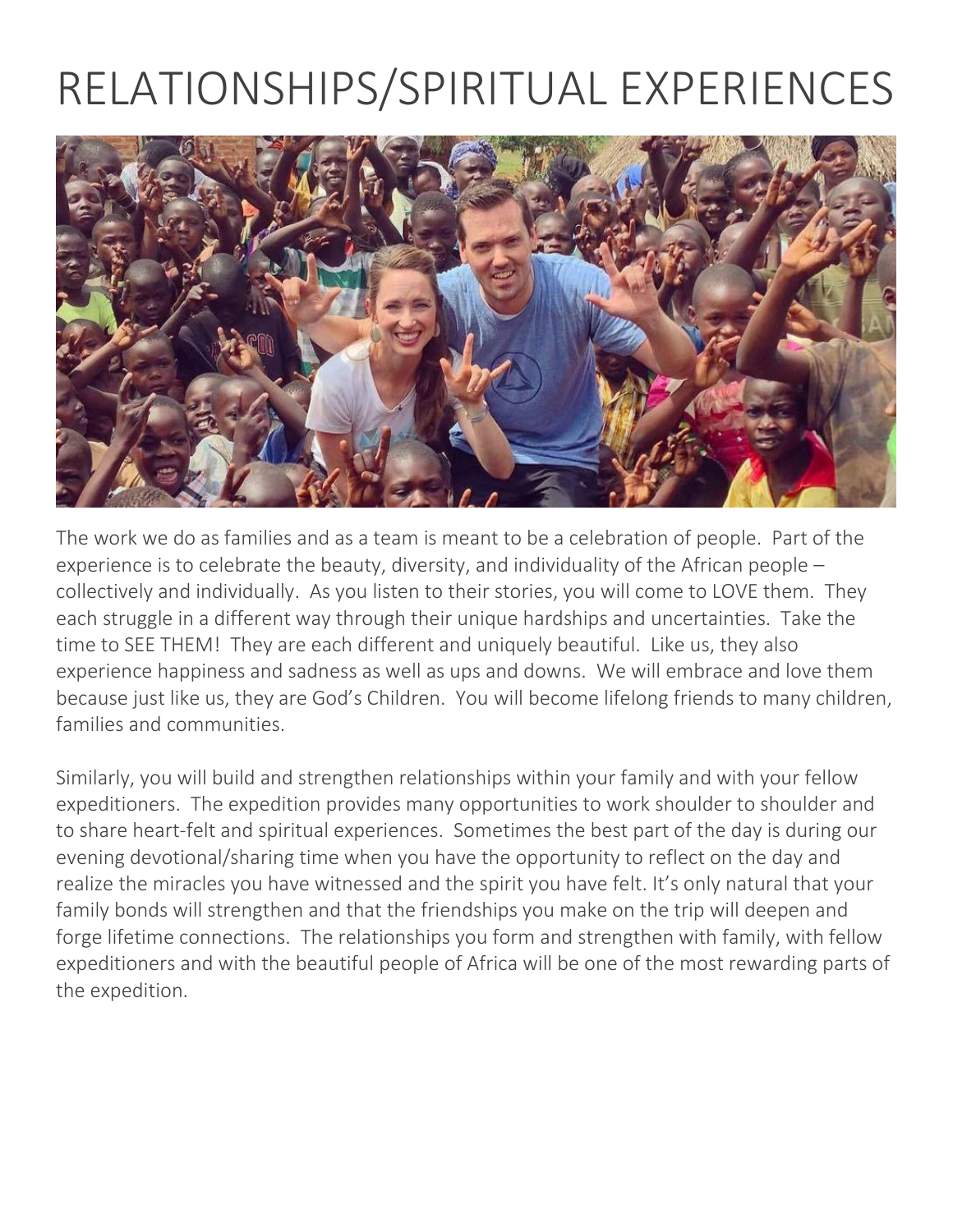### EMBRACING YOUR EXPEDITION



Culture shock is real! Plan to step out of your comfort zone and step into "Going Global." Just plan on the unexpected…often! Understand that some things just can't be planned for and that flexibility is key. Practice telling yourself that whatever happens, "it's all part of the experience."

Humanitarian expeditions in some of the world's poorest countries is as challenging as it is rewarding, but there are things that need to be considered and balanced. The following section is designed to help you enjoy the journey more and embrace the unknown and unexpected. Although you may not have to embrace all of the following – Be Prepared! This is not meant to scare you – Simply have fun and enjoy the ride!

#### EMBRACING ALTERNATIVE HYGEINE

Cold showers, bucket showers/baths, and roadside "squatting" may or may not be a part of your expedition. But if they are – they will add priceless value to your "go-global" portfiolio. A great memory to any developing country wouldn't be complete without at least one hilarious tale of slipping, sliding, or miss-shooting. Embrace it rather than resist it. Trust us – these are the stories your kids and grandkids can't wait to hear! Squatter Toilet Triumphs: Squat as low as you can to hit the target and to avoid balance mishaps (and pray your thigh muscles will hold you!) Not all of our expeditions are this drastic in regards to hygiene, but consider yourself warned  $\odot$  Bottom line ... Enjoy it and learn to appreciate local culture. You'll have plenty of shiny clean porcelain seats to sit on when you get home.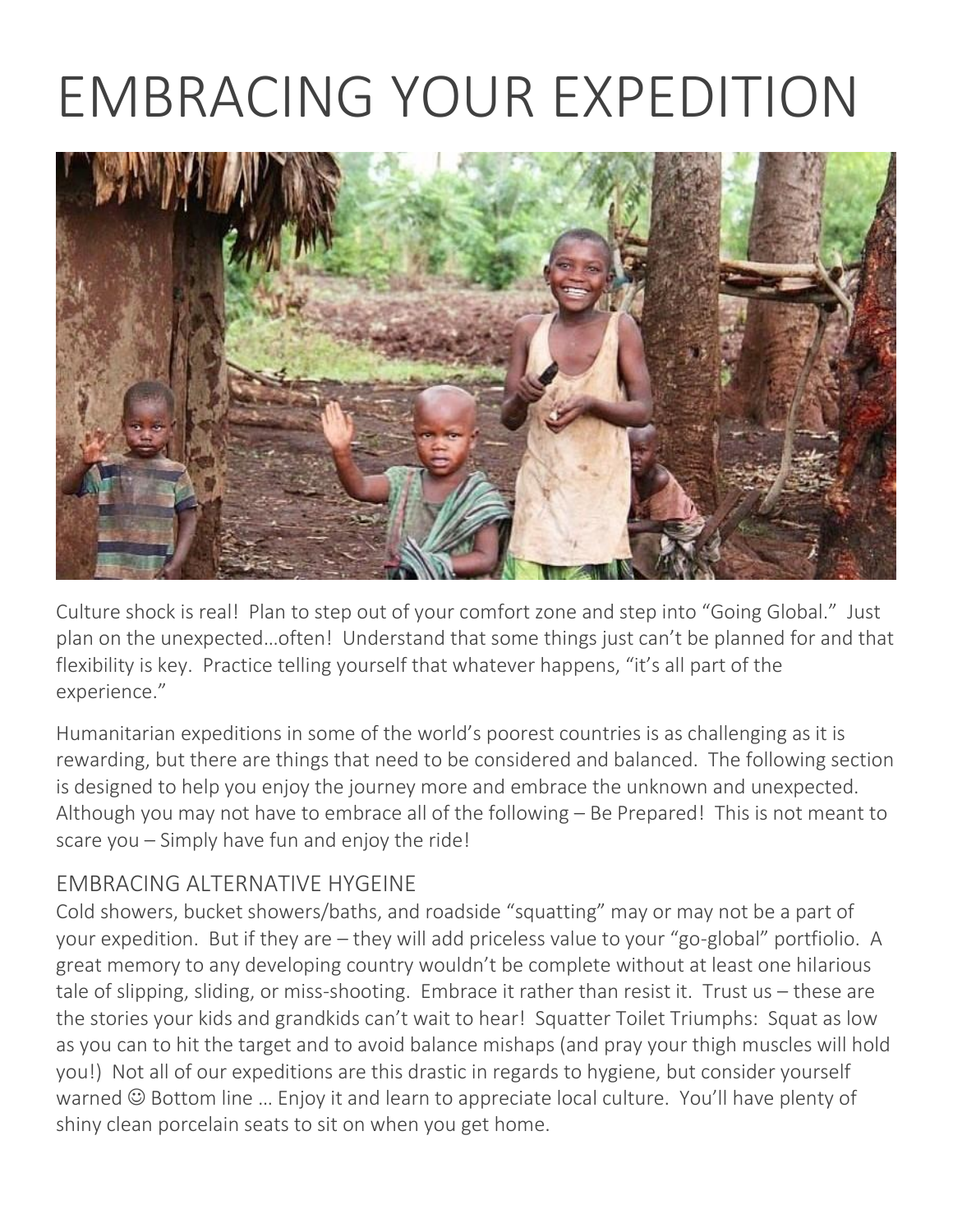#### EMBRACING THE JOURNEY (ROADS)

Roads…those kinds we have in the USA…well you aren't going to see many of them in Africa. Instead, brace yourself for bumps – potholes, speed bumps, and an occasional one on the head as you are catapulted through the ceiling as we move from place to place. To ease the "journey" a little, always carry water and some small snacks like nuts or granola bars (in case the trip takes longer than expected – which is likely). Always carry wet wipes and make friends with the other passengers. We do our best to provide the highest quality and safest transportation in private vans, but at times, transportation may take some getting used to.

#### EMBRACING THE "CUISINE"

Did you know that in some countries in Africa, utensils are optional (or in other words, you might not get them!) And even funnier is that sometimes you won't know exactly what you're eating!

As part of our expeditions, we will generally be providing all meals through good quality and safe restaurants or private cooks. (We will request silverware!) Typically food includes toast, eggs and fruit for breakfast and meat, rice/potatoes and a mystery veggie for dinner.

Street food can be some of the best food you will ever have, but it can also be the worst. A parasite in your street food will keep you on the squatter for 24 hours – so probably don't do it! Consider words like "gross" or "disgusting" and replace them with non-offensive words like "different" and "unique."

Remember that a culture is highly defined by its food and people are proud of their cuisine - Please always show love and appreciation. If you're given something, know that it was a huge sacrifice for them to make and offer it to you – accept it with humility and gratitude and just say an extra prayer for them as well as its health benefits.

#### EMBRACING COMMUNICATION/LANGUAGE

Charades anyone? Most Africans know English, but some don't. No worries – we will have a translator nearby or you can do your best by pointing, acting out, or using a calculator to show how much you're willing to pay when shopping. By the way, don't be embarrassed about this – just learn to laugh at yourself and remain calm and happy even if communication is difficult. We will teach you muzungus (white people) a few songs and phrases on the trip – but it wouldn't hurt to look up a few key Swahili phrases like "Where's the bathroom?"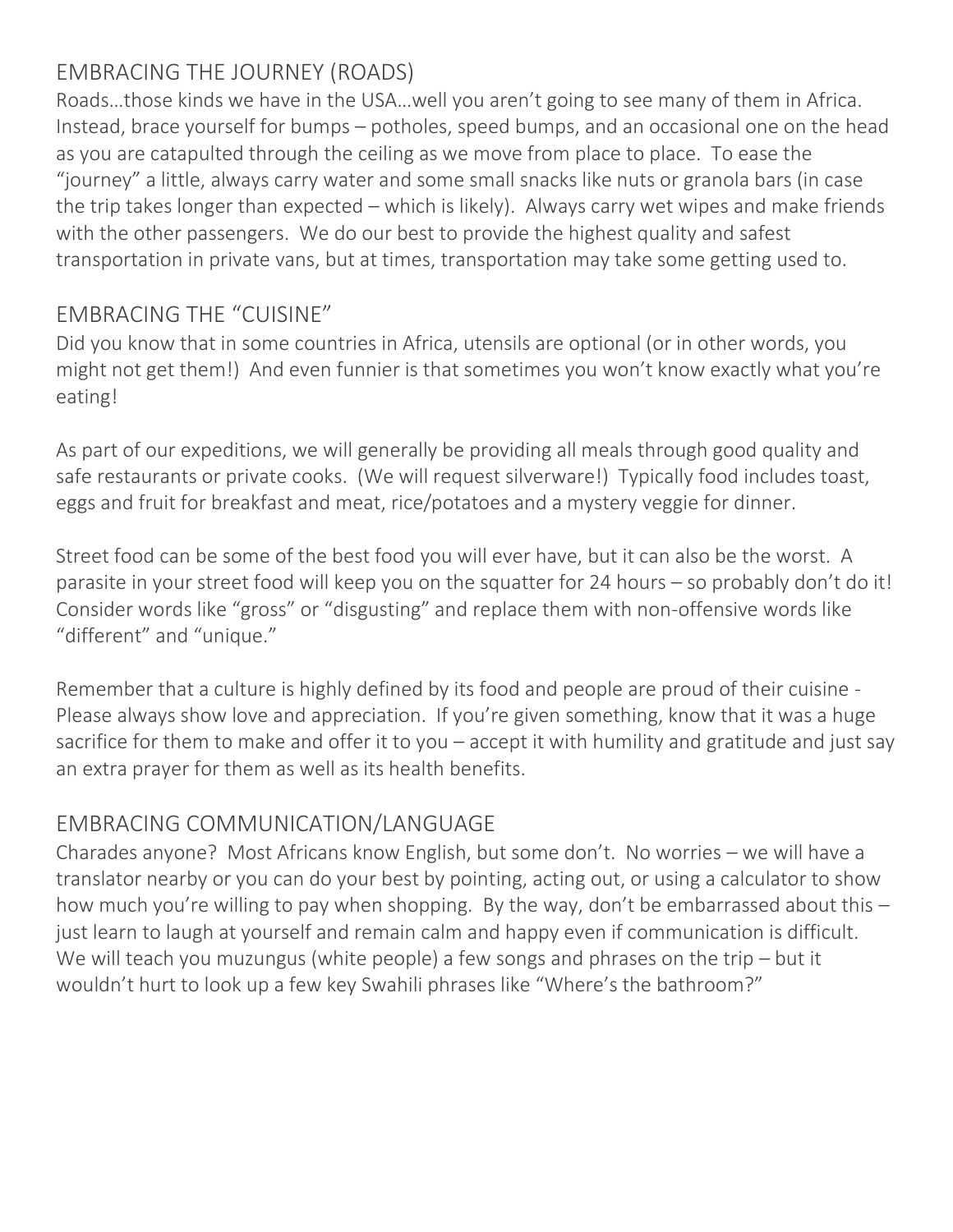#### EMBRACING A "NO GIFTING POLICY"

As you know in a developing country (avoid using the term "3<sup>rd</sup> world country"), there is extreme poverty. Because of this, you can expect to be approached by beggars who will ask for money. You, as a Westerner, present a temporary solution to their problem – MONEY! The general rule is to quickly, politely, and respectfully move away and not give money. Why? As hard as this is (especially when it is a small child or mother with a child in her arms), you must remember that if you do decide to give your money you are teaching incorrect principles. You are teaching that it is okay to ask for handouts. Your money will go farther if you use it for the planned expedition projects that can truly make a difference in the lives of those in the community. We firmly believe in teaching a man to fish and in empowering and creating independence rather than giving him a fish which ultimately leads to dependence. As your expedition leaders, we have spent a lot of time researching projects that support SUSTAINABLE humanitarianism and support local communities without encouraging the begging/dependence culture. The very best thing we can do for these beautiful people is to teach them and to give them opportunities to help themselves and their communities.

#### EMBRACING BARTERING

You will have opportunities on your expedition to purchase goods from local merchants. First rule – no matter what price they offer, always be respectful and courteous! If you choose to barter, please ask the local expedition leaders what you might expect to pay asking for a range in pricing. Fair or not, as a foreigner, you will always be expected to pay more than a local but that doesn't mean you can't get a bargain through bartering. On the other hand, don't be afraid to say no if you really aren't interested. Just firmly state you are not interested and walk away. Because we will be shopping in poor areas, keep in mind that you don't need to barter so low that they aren't making any money. The goal is to pay a price that is fair to everyone! It's a good thing to support local economies by buying their products. We will be taking you to a few vendors who are socially conscious. We highly encourage you to purchase from these vendors to be sure that the product wasn't made in a sweat shop that exploits children or women.

#### EMBRACING BEING PATIENT

Nope – you're not in Kansas anymore! Nothing in Africa happens without a painfully long wait (UGH!) When you realize there's absolutely nothing you can do about it, you can embrace it by visiting with your fellow travel mates, read a book, people-watch, or take a few extra photos. It's all a part of the experience – and you'll come home with more patience – a great quality to have!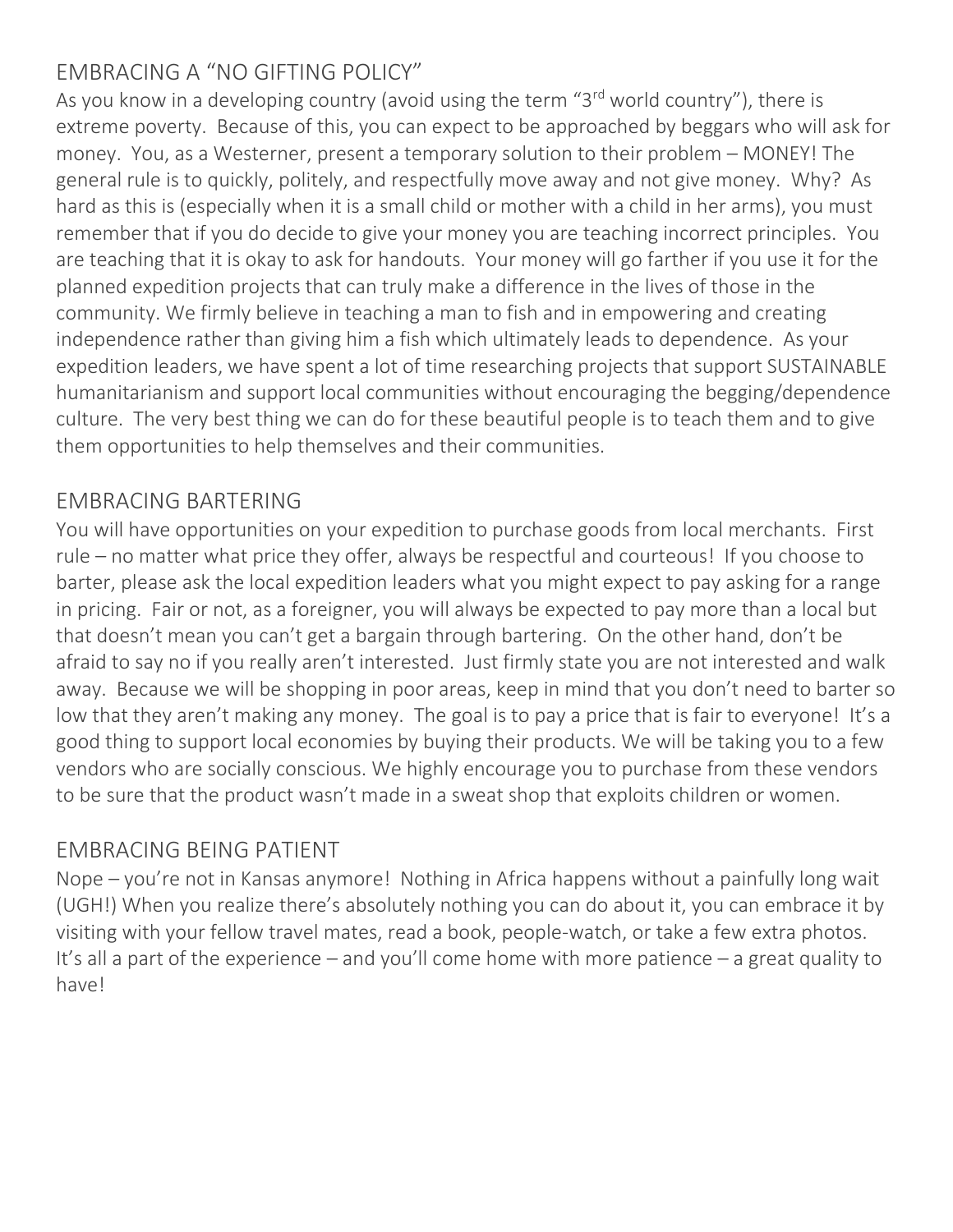## HEALTH

#### VACCINATIONS & IMMUNIZATIONS

This advice is not meant to replace a consultation with your personal physician or doctor. This is simply a guide to help you understand the requirements and recommendations as listed by the Center for Disease Control. Please visit your physician or learn more by visisting the Center for Disease Control's website: [www.cdec.gov/travel.](http://www.cdec.gov/travel)

Routine Vaccinations: Please be sure that you are up to date on your routine vaccinations. These vaccines are necessary for protection from diseases that are still common in many parts of the world even though they rarely occur in the United States or other developed countries. If you are not sure which vaccinations are routine, look at the schedule on the Center for Disease Control's website. Though not required, you may want to consider getting a Hepatitis A shot as well as the Hepatitis B series for those running the medical clinics.

The Yellow Fever vaccination will be required (and you will need to show proof of your vaccination by carrying a valid yellow fever inoculation card at all times). You will also need to take some form of malaria prevention pills. The most common choices are Doxycyline and Malarone – you can get these from your doctor or travel clinic and discuss which would be your best option.

Other Highly Recommended Medications to talk to your doctor about and bring with you:

- Cipro (antibiotic for traveler's diarrhea)
- Zofran (for nausea associated with a stomach bug and great for motion sickness)
- Ambien
- Malaria Prophylaxis

You may also want to bring:

- Imodium (highly recommended for everyone)
- Ibuprofen/Tylenol
- Over the counter sleep aid

#### HEALTH INSURANCE

We require all expeditioners to purchase a minimum of \$25,000 of Medical Evacuation Insurance. You may want to check with your health insurance provider to see if your existing plan already covers this. You can find a list of suggested companies for travel insurance by using the following link: [http://familyhumanitarian.org/expeditions/what-to-expect/.](http://familyhumanitarian.org/expeditions/what-to-expect/) Regular trip insurance is also HIGHLY recommended.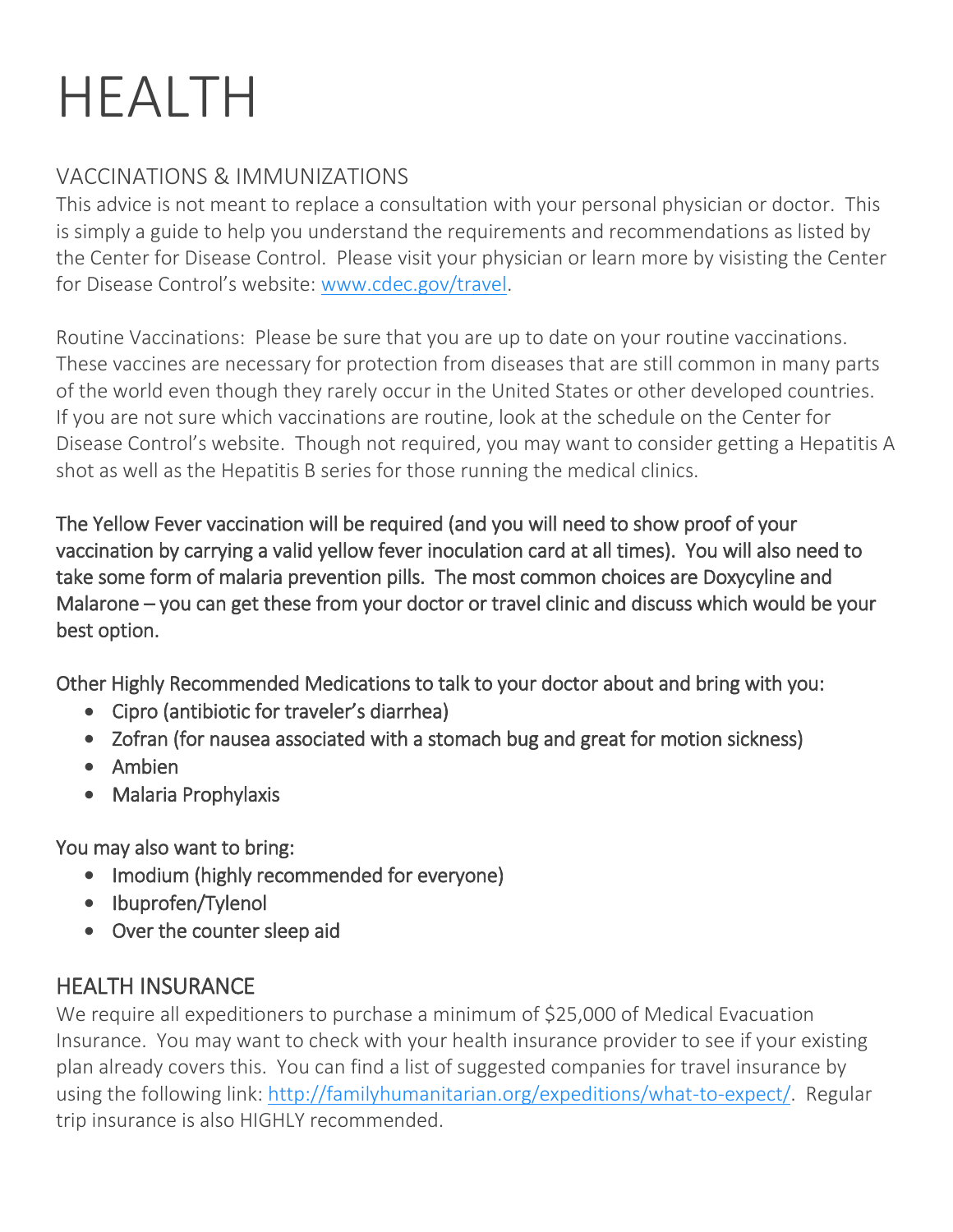### PREPARING FOR YOUR TRIP



### TRAVEL DOCUMENTS

Please make sure you have submitted the following documents per the instructions you received:

- 1) Waiver
- 2) Medical form
- 3) Copies of passports (make sure they are valid for at least six months from the end of your trip abroad and that they have enough pages left for your VISA)
- 4) Copy of flight itinerary
- 5) Proof of at least \$25,000 of medical evacuation insurance
- 6) Notarized "Authorization for minor to travel" for any minor who is traveling alone or with only one parent.

Forms can be found at: [http://familyhumanitarian.org/registration/registration-instructions/.](http://familyhumanitarian.org/registration/registration-instructions/) You will also want to carry a copy of your passport with you as it will help expedite matters if yours is lost or stolen. Additionally, you will need to carry the original "authorization for minor to travel" with you when you travel.

#### VISA

In addition to the above travel documents, you will be required to have a VISA. The VISA is considered a personal expense (as is your passport) – you will be required to pay for it because it is not part of your "expedition fee." For VISA purposes you are a tourist and will apply for a tourist VISA. Please make sure to apply for your VISA at least 1 month prior to departure.

You can begin applying for your VISA by using this link:<https://visas.immigration.go.ug/> Make sure to select Visa as the Permit Type and East Africa Tourist Visa as the Category. Applying for an East Africa Tourist Visa will permit you to enter both Uganda and Kenya.